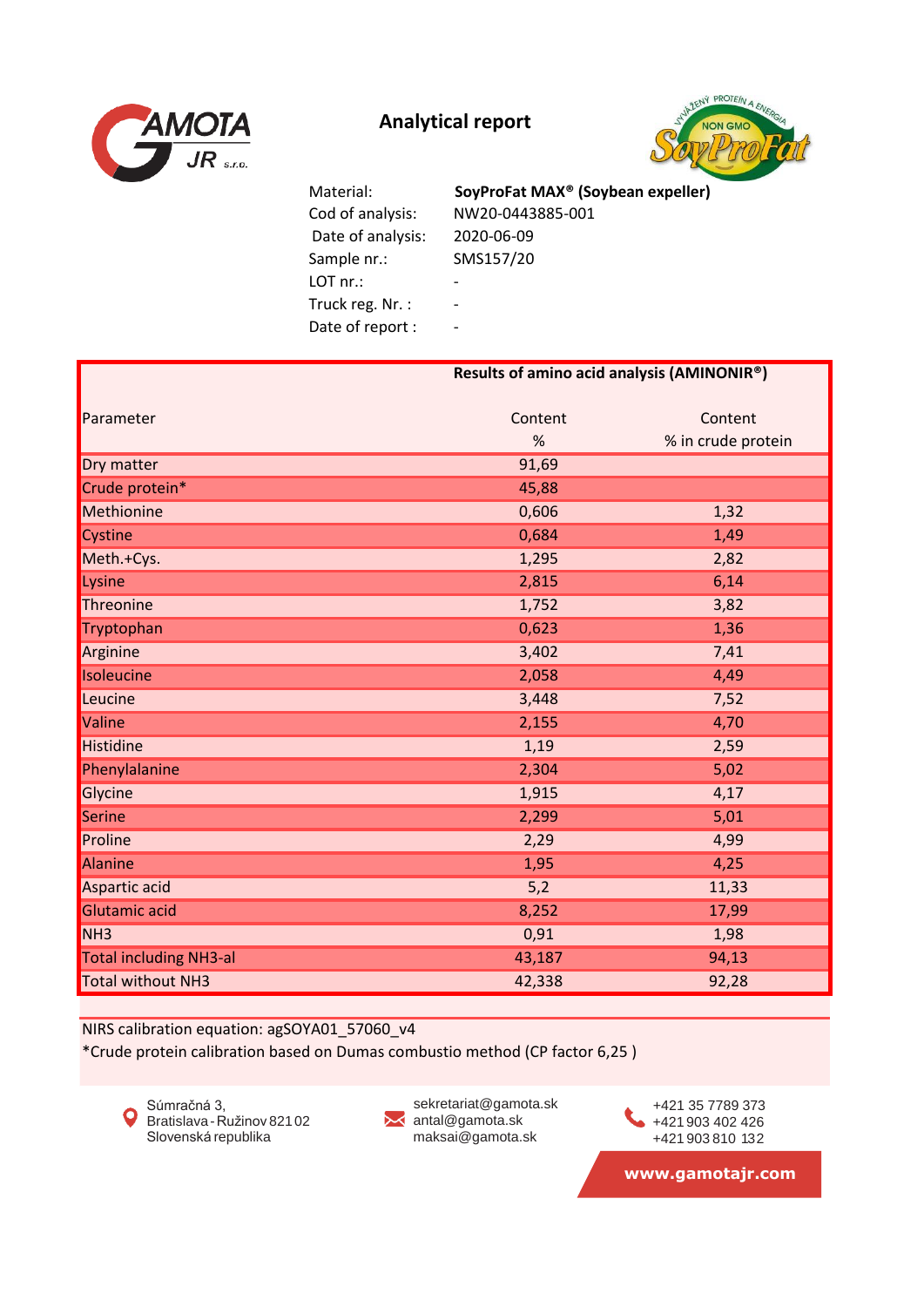



| Material:         | SoyProFat MAX <sup>®</sup> (Soybean expeller) |
|-------------------|-----------------------------------------------|
| Cod of analysis:  | NW20-0443885-001                              |
| Date of analysis: | 2020-06-09                                    |
| Sample nr.:       | SMS157/20                                     |
| LOT nr.           | $\overline{\phantom{a}}$                      |
| Truck reg. Nr.:   | $\overline{\phantom{a}}$                      |
| Date of report :  | $\overline{\phantom{a}}$                      |

|                                  | Analitical report (AMINOProx®) |
|----------------------------------|--------------------------------|
| Parameter                        | Content %                      |
| Crude protein                    | 45,883                         |
| <b>Ether extract</b>             | 9                              |
| Crude fiber                      | 4,5                            |
| Crude ash                        | 6                              |
| Starch                           | 0,5                            |
| Acid Detergent Fibre (ADF)       | 6,9                            |
| Neutral Detergent Fiber (NDF)    | 10,7                           |
| Sugar                            | 9                              |
| Phosphorus (mg/kg)               | 5724                           |
| Pgytic Phosphorus estim. (mg/kg) | 3435                           |

NIRS calibration equation: pgSOYA33\_111872\_v4

Súmračná 3,  $\bullet$ Bratislava-Ružinov 82102 Slovenská republika

sekretariat@gamota.sk antal@gamota.sk maksai@gamota.sk

+421 903 402 426 +421 903 810 132 +421 35 7789 373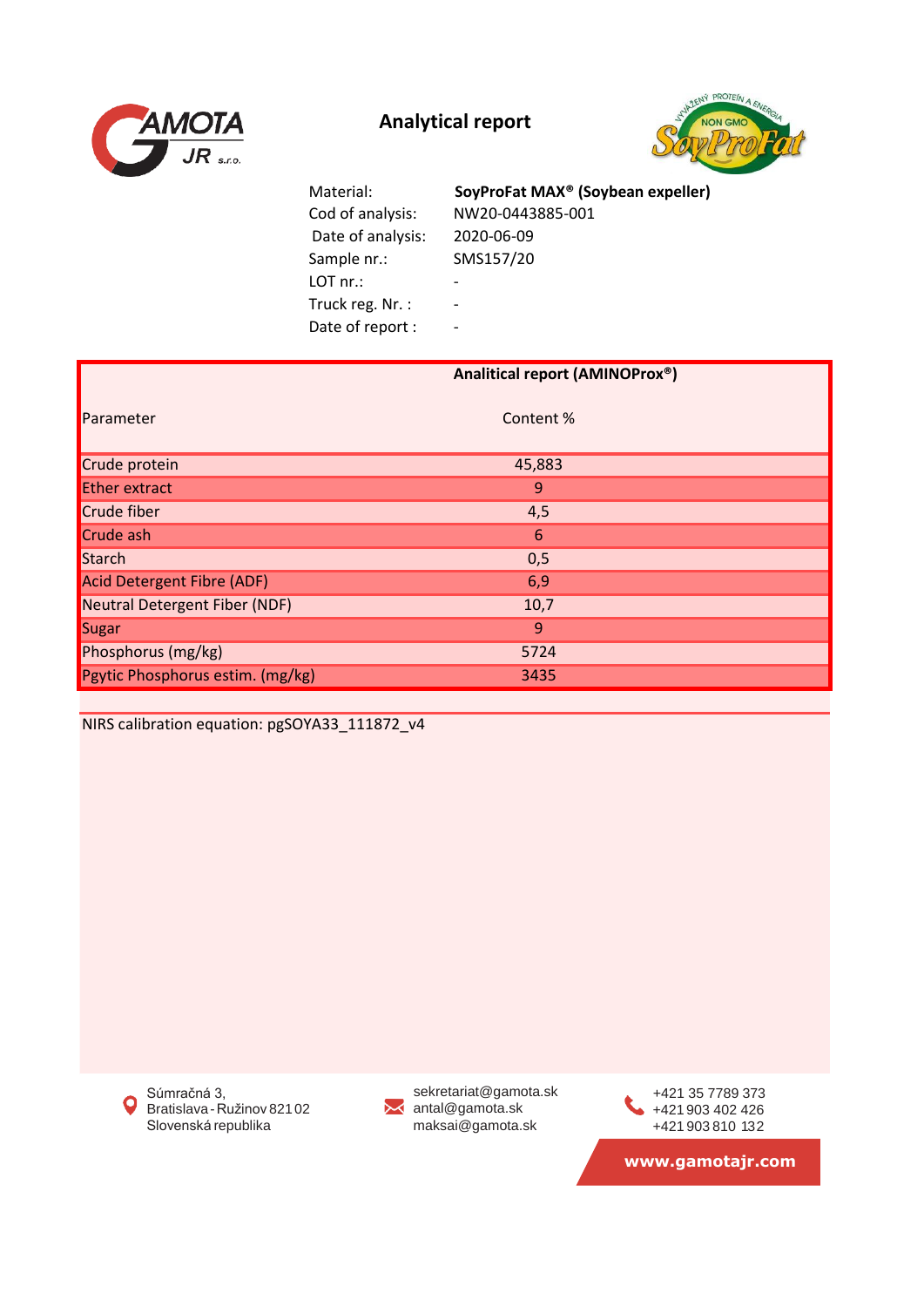



 Cod of analysis: NW20-0443885-001 Date of analysis: 2020-06-09 Sample nr.: SMS157/20 LOT nr.: Particular LOT nr.: Truck reg. Nr. : -Date of report : -

Material: **SoyProFat MAX® (Soybean expeller)**

|                                                | Energy content (AMINONRG®) |  |
|------------------------------------------------|----------------------------|--|
|                                                |                            |  |
| Parameter                                      | Amount                     |  |
|                                                |                            |  |
| Gross Energy MJ/kg                             | 19,777                     |  |
| <b>Gross Energy kcal/kg</b>                    | 4724                       |  |
| Digestable Energy Growing pigs (DE) MJ/kg      | 17,203                     |  |
| Digestable Energy Growing pigs (DE) Kcal/kg    | 4109                       |  |
| Digestable Energy Sows (DE) MJ/kg              | 18,665                     |  |
| Digestable Energy Sows (DE) MJ/kg              | 4458                       |  |
| Metabolisable Energy Growing pigs (ME) MJ/kg   | 16,154                     |  |
| Metabolisable Energy Growing pigs (ME) Kcal/kg | 3858                       |  |
| Metabolisable Energy Sows (ME) MJ/kg           | 17,396                     |  |
| Metabolisable Energy Sows (ME) Kcal/kg         | 4155                       |  |
| Net energy Growing pigs (NE) MJ/kg             | 10,651                     |  |
| Net energy Growing pigs (NE) Kcal/kg           | 2544                       |  |
| Net energy Sows (NE) MJ/kg                     | 11,675                     |  |
| Net energy Sows (NE) Kcal/kg                   | 2789                       |  |
| Apparent Metabolisable energy (AMEn) Kcal/kg   | 11,484                     |  |
| Apparent Metabolisable energy (AMEn) MJ/kg     | 2743                       |  |

Súmračná 3,  $\bullet$ Bratislava-Ružinov 82102 Slovenská republika



sekretariat@gamota.sk antal@gamota.sk maksai@gamota.sk

+421 903 402 426 +421 903 810 132 +421 35 7789 373